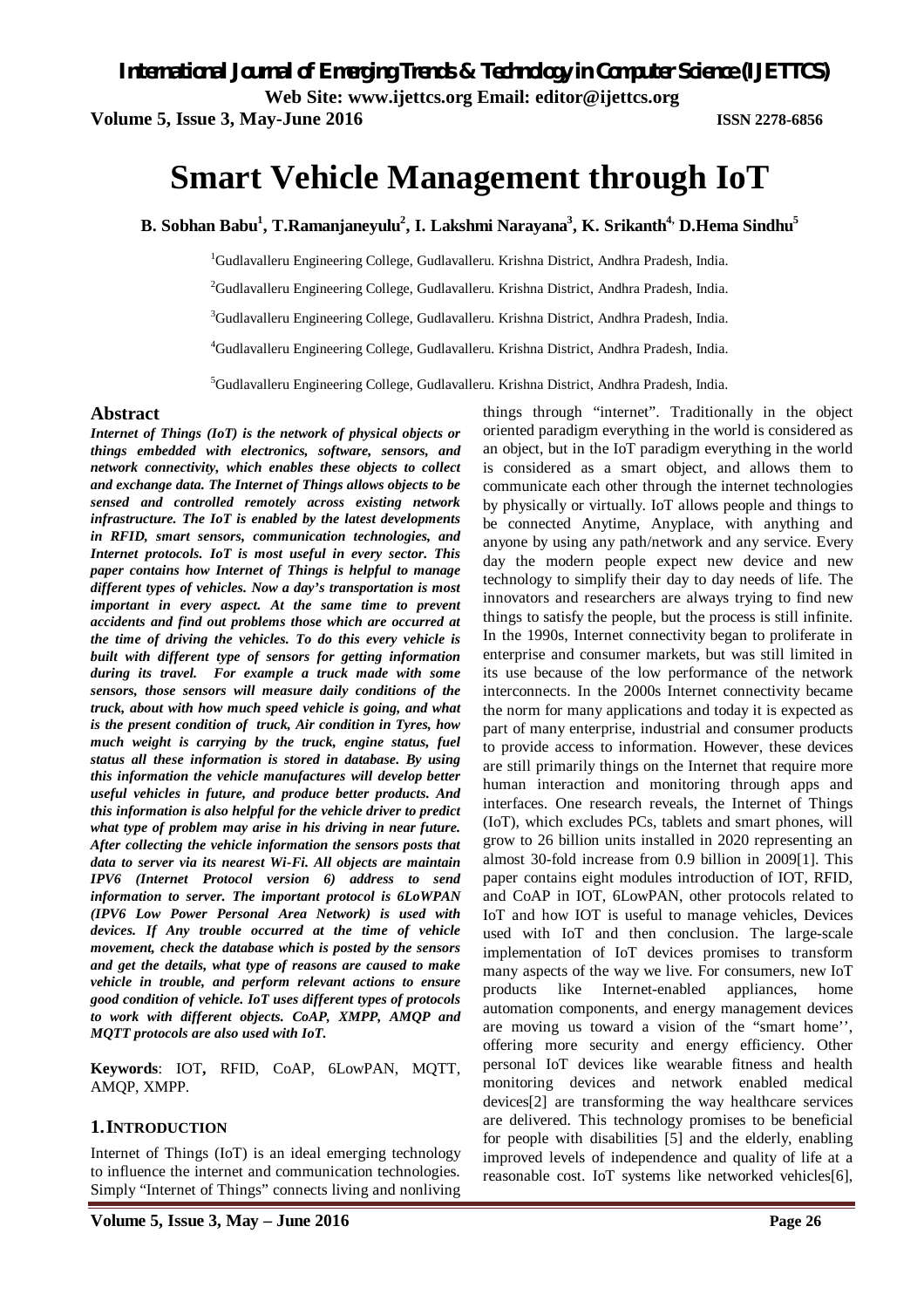# *International Journal of Emerging Trends & Technology in Computer Science (IJETTCS)* **Web Site: www.ijettcs.org Email: editor@ijettcs.org Volume 5, Issue 3, May-June 2016 ISSN 2278-6856**

intelligent traffic systems, and sensors embedded in roads and bridges move us closer to the idea of "smart cities'', which helps to minimize congestion and energy consumption. IoT technology offers the possibility to transform agriculture, industry, and energy production and distribution by increasing the availability of information along the value chain of production using networked sensors. However, IoT raises many issues and challenges that need to be considered and addressed in order for potential benefits to be realized. A number of companies and research organizations have offered a wide range of projections about the potential impact of IoT on the Internet and the economy during the next five to ten years.



**Figure 1**: Objectives of IoT

# **2. RADIO-FREQUENCY IDENTIFICATION (RFID)**

It was seen as a prerequisite for the Internet of Things in the early days. If all objects and people in daily life were equipped with identifiers, they could be managed and inventoried by computers. Besides using RFID, the tagging of things may be achieved through such technologies as near field communication, barcodes, QR codes, Mobile Computing, Ambient Intelligence. The RFID tag represents a simple chip or label attached to provide object's identity. The RFID reader[4][12] transmits a query signal to the tag and receives reflected signal from the tag, which in turn is passed to the database. The database connects to a processing center to identify objects based on the reflected signals within a (10 cm to 200 m) range. RFID tags can be active, passive or semi-passive/active. Active tags are powered by battery

while passive ones do not need battery. Semipassive/active tags use board power when needed. Active RFID[14] readers have their own battery supply and can instantiate the communication. RFID is the first technology used to realize the M2M concept (RFID tag and reader).



**Figure 2:** RFID-based sensor network

A passive RFID [7] system is composed of a digital device called tag, embedding an antenna and an IC-chip with unique identification code (ID), and a radio scanner device, called reader. Despite the RFID technology is currently mostly applied to logistics of goods, the very recent research is exploring other paths with the common goal of extracting physical information about tagged objects[15] and nearby environment through low-level processing of electro-magnetic signals received and backscattered by the tags. RFID systems could, therefore, permit to implement, in a simple and efficient way, the last few meters of the IoT concerning the pervasive quantification of the person's interaction with the environment [17].

# **3. COAP IN IOT**

**Constrained Application Protocol (CoAP):** The IETF Constrained RESTful Environments (CoRE) working group

Created CoAP, which is an application layer protocol for IoT applications. The CoAP defines a web transfer protocol based on REpresentational State Transfer (REST) on top of HTTP functionalities. REST represents a simpler way to exchange data between clients and servers over HTTP. REST can be seen as a cacheable connection protocol that relies on stateless client-server architecture. It is used within mobile and social network applications and it eliminates ambiguity by using HTTP get, post, put, and delete methods. REST enables clients and servers to expose and consume web services like the Simple Object Access Protocol (SOAP) but in an easier way using Uniform Resource Identifiers (URIs) as nouns and HTTP get, post, put, and delete methods as verbs. REST does not require XML [8]for message exchanges. Unlike REST,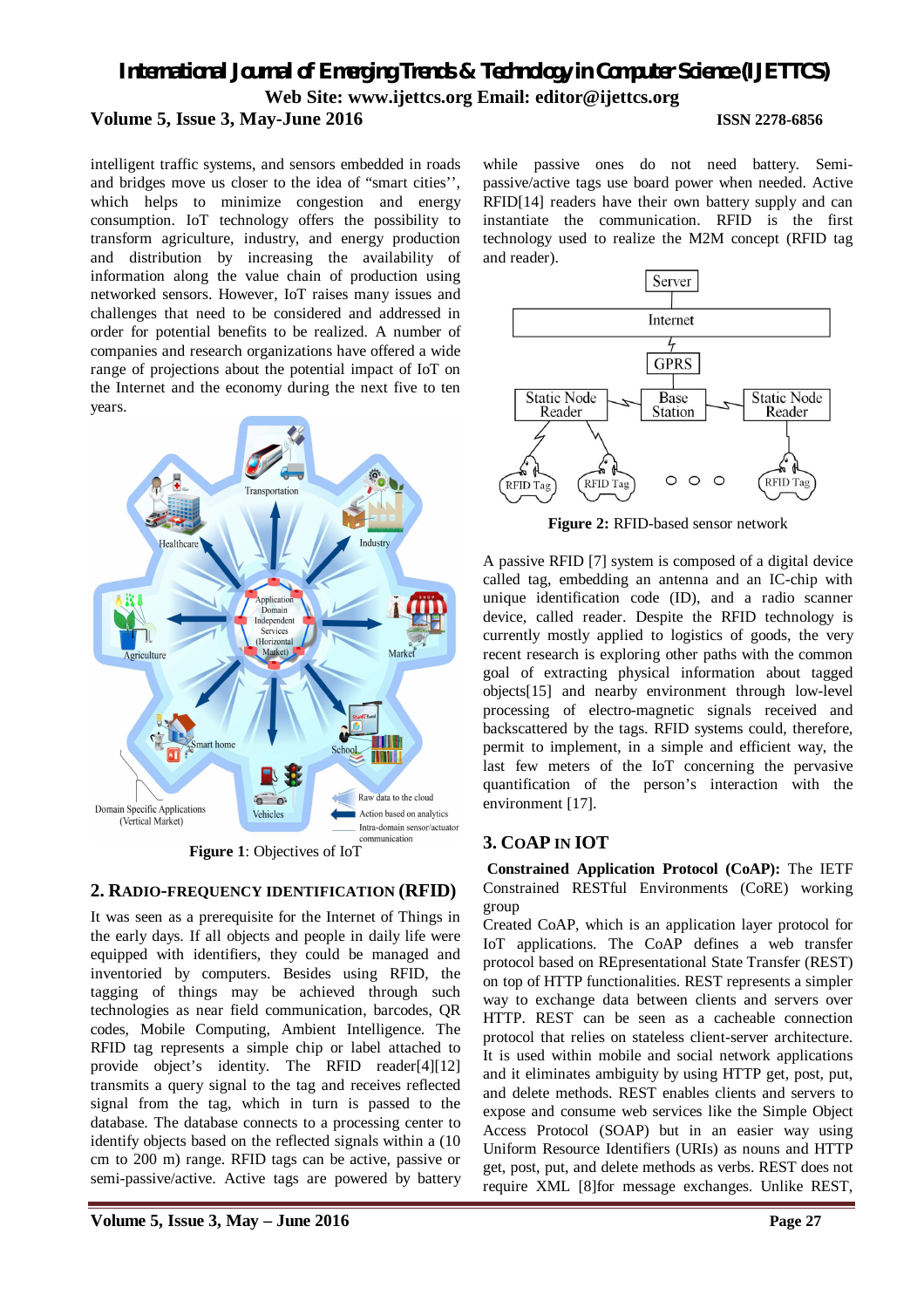# *International Journal of Emerging Trends & Technology in Computer Science (IJETTCS)* **Web Site: www.ijettcs.org Email: editor@ijettcs.org Volume 5, Issue 3, May-June 2016 ISSN 2278-6856**

CoAP is bound to UDP (not TCP) [3]by default which makes it more suitable for the IoT applications. Furthermore, CoAP modifies some HTTP functionalities to meet the IoT requirements such as low power consumption and operation in the presence of loss and noisy links. However, since CoAP has been designed based on REST, conversion between these two protocols in REST-CoAP proxies is straightforward. The overall functionality of CoAP protocol as shown in below Figure 3:



**Figure 3**: CoAP Functionality in IoT

# **4. 6LOWPAN**

Low power Wireless Personal Area Networks (WPANs) which many IoT communications may rely on have some special characteristics different from former link layer technologies like limited packet size (e.g., maximum 127 bytes for IEEE 802.15.4), various address lengths, and low bandwidth. So, there was a need to make an adaptation layer that fits IPv6 packets to the IEEE 802.15.4 specifications. The IETF 6LoWPAN working group developed such a standard in 2007. 6LoWPAN is the specification of mapping services required by the IPv6 over Low power WPANs to maintain an IPv6 network. The standard provides header compression to reduce the transmission overhead, fragmentation to meet the IPv6 Maximum Transmission Unit (MTU) requirement, and forwarding to link-layer to support multi-hop delivery. Datagrams enveloped by 6LoWPAN are followed by a combination of some headers. These headers are of four types which are identified by two bits: (00) NO 6LoWPAN Header, (01) Dispatch Header, (10) Mesh Addressing and (11) Fragmentation. By NO 6LoWPAN Header, packets that do not accord to the 6LoWPAN specification will be discarded. Compression of IPv6 headers or multicasting is performed by specifying Dispatch header. Mesh addressing header identifies those IEEE 802.15.4 packets that have to be forwarded to the link layer. For datagrams whose lengths exceed a single IEEE 802.15.4 frame, Fragmentation header should be used. 6LoWPAN removes a lot of IPv6 overheads in such a way that a small IPv6 datagram can be sent over a single IEEE 802.15.4 hop in

the best case. It can also compress IPv6 headers to two bytes.

# **5. OTHER PROTOCOLS IN IOT**

#### **5.1 Message Queue Telemetry Transport (MQTT):**

MQTT [9] is a messaging protocol that was introduced by Andy Stanford- Clark of IBM and Arlen Nipper of Arcom (now Eurotech) in 1999 and was standardized in 2013 at OASIS.MQTT aims at connecting embedded devices and networks with applications and middleware. The connection operation uses a routing mechanism [10] (oneto-one, one-to-many,many-to-many) and enables MQTT as an optimal connection protocol for the IoT and M2M[13].

#### **5.2 Extensible Messaging and Presence Protocol (XMPP):**

XMPP [11] is an IETF instant messaging (IM) standard that is used for multi-party chatting, voice and video calling and telepresence. XMPP was developed by the Jabber open source community to support an open, secure, spam free and decentralized messaging protocol. XMPP allows users to communicate with each other by sending instant messages on the Internet no matter which operating system they are using. XMPP allows IM applications to achieve authentication, access control, privacy measurement, hop-by-hop and end-to-end encryption, and compatibility with other protocols.

#### **5.3 Advanced Message Queuing Protocol (AMQP):**

AMQP Is an open standard application layer protocol for the IoT focusing on message-oriented environments. It supports reliable communication via message delivery guarantee primitives including at-most-once, at-least-once and exactly once delivery. AMQP requires a reliable transport protocol like TCP to exchange messages.

#### **5.4 Z-Wave:**

Z-Wave is a low-power wireless communication protocol for Home Automation Networks (HAN) has been used widely in the remote control applications in smart homes as well as small-size commercial domains. This protocol was initially developed by ZenSys (currently Sigma Designs) and later was employed and improved by Z-Wave Alliance. Z-Wave covers about 30 meters point-topoint communication and is specified for applications that need tiny data transmission like light control, household appliance control[18], smart energy and HVAC, access control, wearable health care control, and fire detection. Z-Wave operates in ISM bands (around 900 MHz) and allows transmission rate of 40 kbps. The recent versions also support up to 200 kbps. Its MAC layer benefits from a collision avoidance mechanism. Reliable transmission is possible in this protocol by optional ACK messages.

#### **5.5 IEEE 802.15.4:**

The IEEE 802.15.4 protocol was created to specify a sublayer for Medium Access Control (MAC) and a physical layer (PHY) for low-rate wireless private area networks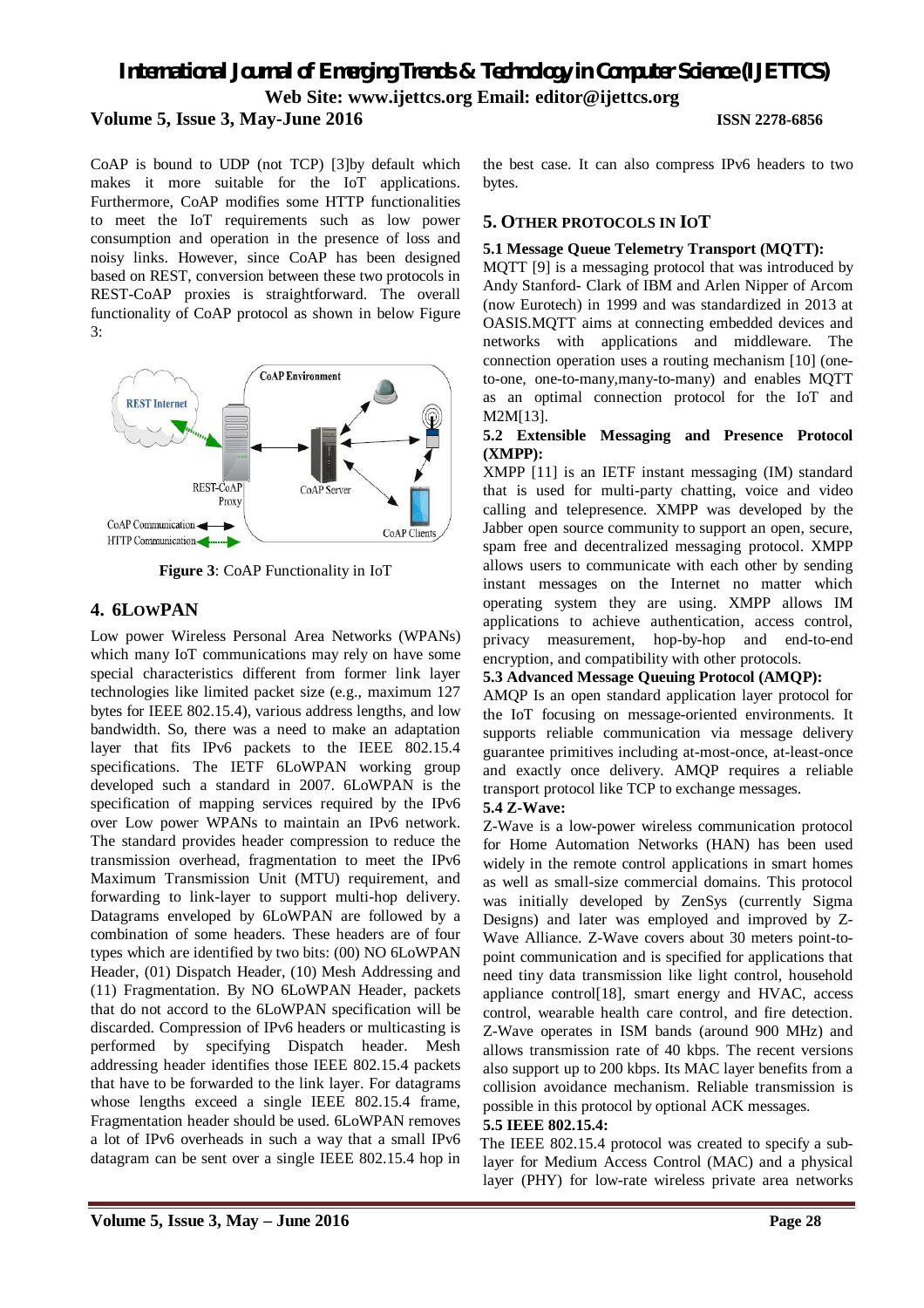*International Journal of Emerging Trends & Technology in Computer Science (IJETTCS)* **Web Site: www.ijettcs.org Email: editor@ijettcs.org** 

#### **Volume 5, Issue 3, May-June 2016 ISSN 2278-6856**

(LR-WPAN). Due to its specifications such as low power consumption, low data rate, low cost, and high message throughput, it also is utilized by the IoT[16], M2M, and WSNs. It provides a reliable communication, operability on different platforms, and can handle a large number of nodes (about 65 k). It also provides a high level of security, encryption and authentication services<sup>[24]</sup>. However, it does not provide QoS guarantees. This protocol is the base for the ZigBee protocol[20] as they both focus on offering low data rate services on power constrained devices and they build a complete network protocol stack for WSNs. IEEE 802.15.4 supports three frequency channel bands and utilizes a direct sequence spread spectrum (DSSS) method. Based on the used frequency channels, the physical layer transmits and receives data over three data rates: 250 kbps at 2.4 GHz, 40 kbps at 915 MHz, and 20 kbps at 868 MHz Higher frequencies and wider bands provide high throughput and low latency whereas lower frequencies provide better sensitivity and cover larger distances. To reduce potential collisions, IEEE 802.15.4 MAC utilizes the CSMA/CA protocol. The IEEE 802.15.4 standard supports two types of network nodes: Full and Reduced Function Devices. The full function device (FFD) can serve as a personal area network (PAN) coordinator or just as a normal node. A coordinator is responsible for creation, control and maintenance of the network. FFDs can store a routing table within their memory and implement a full MAC. They also can communicate with any other devices using any available topology. The reduced function devices (RFD)[23] on the other hand, are very simple nodes with restricted resources. They can only communicate with a coordinator, and are limited to a star topology.

# **6. HOW IOT USEFUL TO MANAGE VEHICLES:**

Internet of Things (IoT) is helpful to manage different type of vehicles [19]. Now a day's transportation is most important in every aspect. At the same time to prevent accidents and find out problems which are occurred at the time of driving vehicles. Every vehicle is built with different type of sensors for getting information during its travel. For example a truck contains some sensors, those sensors are useful to measure daily conditions of truck, about with how much speed vehicle is going, and what is the present condition of the truck, Air condition in Tyres, how much weight carried by the truck, engine status, fuel status all these information is stored in database. By using this information the vehicle manufactures find out the problems and solve those problems by introducing new efficient vehicles in future, and produce better products. And this information also useful to vehicle driver to predict what type of problem may arise in his driving . This vehicle information is collected by sensors and posts that data to server via its nearest Wi-Fi router.



**Figure 4:** Sensor network to manage Vehicle through IoT

This type of vehicle management is very much useful to prevent accidental problems which are occurred at the time of vehicle driving. Basically sensors collect the data at regular intervals and post that data to server via wi-fi router. If any problem occurred during vehicle travelling that problem is easily identified based on the data which is collected and posted by sensors. For example sometimes vehicle is fired due to its oil leakage, so this can be prevented through IoT, by measuring condition of oil tank at regular intervals.

# **7. IOT HARDWARE DEVICES**

Different types of Single Board Computers (SBCs) integrated with sensors and built-in TCP/IP and security functionalities are typically used to realize IoT products (e.g., Arduino Yun, Raspberry PI, Beagle Bone Black, etc.). Such devices typically connect to a central management portal to provide the required data to customers. One of the key learning platforms for IoT is the Raspberry Pi[21]. The RasPi is a popular platform because it offers a complete Linux server in a tiny platform for a very low cost. In fact, one of the most difficult parts of using Raspberry Pi for learning about IoT is picking the right projects with which to begin. The following figure shows the view of Raspberry Pi 2 – MODB.



**Figure 4:** Raspberry Pi 2 - MODB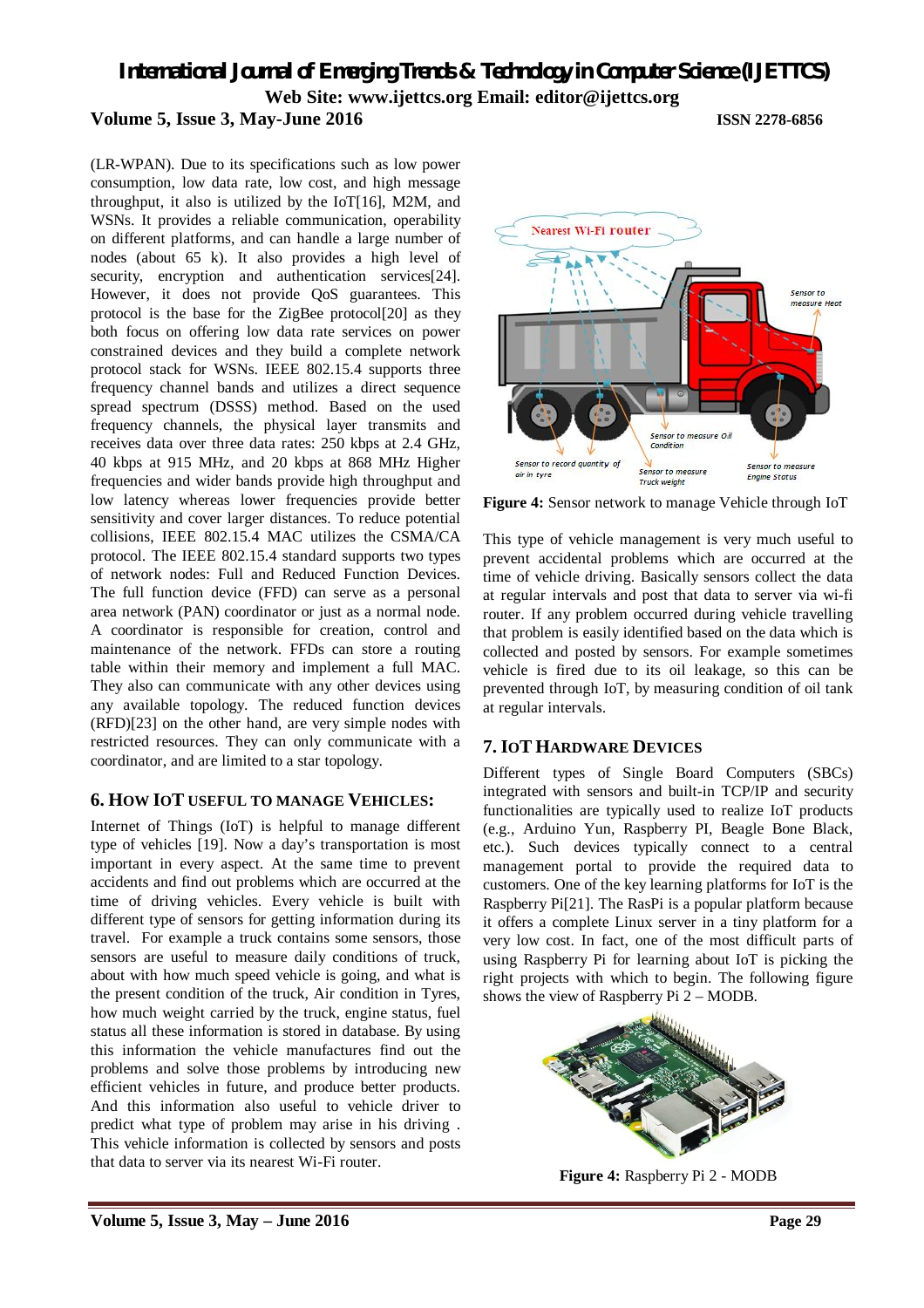# *International Journal of Emerging Trends & Technology in Computer Science (IJETTCS)* **Web Site: www.ijettcs.org Email: editor@ijettcs.org**

# **Volume 5, Issue 3, May-June 2016 ISSN 2278-6856**

Windows 10 IoT Core is a new edition of Windows targeted towards small embedded devices and maker boards such as Raspberry Pi2. IoT core is designed to work with low-level bus interfaces such as I2C, SPI, and USB. You can write a Universal Windows Application using a variety of programming languages in Visual Studio to rapidly create maker projects. You can use Windows 10 IoT Core to read sensor data, control actuators, connect to the cloud, create IoT applications and much more. The Starter Pack from Adfruit includes parts to get you started. Some other boards are also available to perform IoT operations; those are PanStamps, TinyDuino, RFDuino[22], Intel Edision, UDOO etc.

### **8. CONCLUSION**

In summary, one vision of the future is that IoT becomes a utility with increased sophistication in sensing, actuation, communications, control, and in creating knowledge from vast amounts of data. This will result in qualitatively different lifestyles from today. What the lifestyles would be is anyone's guess. It would be fair to say that we cannot predict how lives will change. We did not predict the Internet, the Web, social networking, Facebook, Twitter, millions of apps for smartphones, etc., and these have all qualitatively changed societies' lifestyle. Especially for healthcare system, it is most useful to every human. So health problems are easily predicted at the beginning stage based on IoT healthcare system.

#### **REFERENCES**

- [1]. D. Evans, "The Internet of things: How the next evolution of the Internet is changing everything,"CISCO, San Jose,CA, USA,White Paper, 2011.
- [2]. L. Atzori, A. Iera, and G. Morabito, "The Internet of Things: A survey," Comput. Netw., vol. 54, no. 15, pp. 2787–2805, Oct. 2010.
- [3]. N. Kushalnagar, G. Montenegro, and C. Schumacher, "IPv6 over Low- Power Wireless Personal Area Networks (6LoWPANs): Overview, assumptions, problem statement, and goals," Internet Eng. Task Force (IETF), Fremont, CA, USA, RFC4919, vol. 10, Aug. 2007.
- [4]. R. Want, "An introduction to RFID technology," IEEE Pervasive Comput., vol. 5, no. 1, pp. 25–33, Jan.–Mar. 2006.
- [5]. C. Nay, "Sensors remind doctors to wash up," IBM Res., Armonk, NY, USA, 2013.
- [6]. K. Michaelsen, J. L. Sanders, S. M. Zimmer, and G. M. Bump, "Overcoming patient barriers to discussing physician hand hygiene: Do patients prefer electronic reminders to other methods?" Infection Control, vol. 34, no. 9, pp. 929–934, Sep. 2013.
- **[7].** S. Jain et al., "A low-cost custom HF RFID system for hand washing compliance monitoring," in Proc. IEEE 8th ASICON, 2009, pp. 975–978.
- [8]. T. Kamiya and J. Schneider, "Efficient XML Interchange (EXI) Format 1.0," World Wide Web Consortium, Cambridge, MA, USA, Recommend. REC-Exi-20110310, 2011.
- [9]. D. Locke, "MQ telemetry transport (MQTT) v3.1 protocol specification," IBM developerWorks, Markham, ON, Canada, Tech. Lib., 2010. [Online]. Available: Http://Www.Ibm.Com/Developerworks/ Webservices/Library/Ws-Mqtt/Index.Html
- [10].U. Hunkeler, H. L. Truong, and A. Stanford-Clark, "MQTT-S—A publish/subscribe protocol for wireless sensor networks," in Proc.  $3<sup>rd</sup>$  Int. Conf. COMSWARE, 2008, pp. 791–798.
- [11].P. Saint-Andre, "Extensible messaging and presence protocol (XMPP): Core," Internet Eng. Task Force (IETF), Fremont, CA, USA, Request for Comments: 6120, 2011.
- [12].E. C. Jones and C. A. Chung, RFID and Auto-ID in Planning and Logistics: A Practical Guide for Military UID Applications. Boca Raton, FL, USA: CRC Press, 2011.
- [13].D. Minoli, Building the Internet of Things with IPv6 and MIPv6: The Evolving World of M2M Communications. New York, NY, USA: Wiley, 2013.
- [14]. D. Uckelmann, "Performance measurement and cost benefit analysis for RFID and Internet of Things implementations in logistics," in Quantifying the Value of RFID and the EPCglobal Architecture Framework in Logistics. New York, NY, USA: Springer-Verlag, 2012,pp. 71–100.
- [15].P. Magrassi, T. Berg, "A World of Smart Objects", Gartner research report R-17-2243, 12 August 2002.
- [16].White Paper: "Internet of Things Strategic Research Roadmap", Antoine de Saint-Exupery, 15 sep 2009.
- [17].Souza, Alberto M.C. Amazonas, Jose R.A. "A Novel Smart Home Application Using an Internet of Things Middleware", Proceedings of 2013 European Conference on Smart Objects, Systems and Technologies (SmartSysTech), pp.  $1 - 7$ , June 2013.
- [18].Perumal, T, Ramli, A.R, Chui Yew Leong, "Design and implementation of SOAP-based residential management for smart home systems", IEEE Transactions on Consumer Electronics, Vol: 54, pp. 453 – 459, May 2008.
- [19].Jayavardhana Gubbi, Rajkumar Buyya, Slaven Marusic, Marimuthu Palaniswami, "Internet of Things (IoT): A vision, architectural elements, and future directions", Elsavier - Future Generation Computer Systems, Vol.29, pp. 1645–1660, 2013.
- [20].Chonggang Wang, Mahmoud Daneshmand, Mischa Dohler, "Special Issue on Internet of Things (IoT):Architecture, Protocols and Services", IEEE Sensors Journal, Vol. 13, No. 10, October 2013.